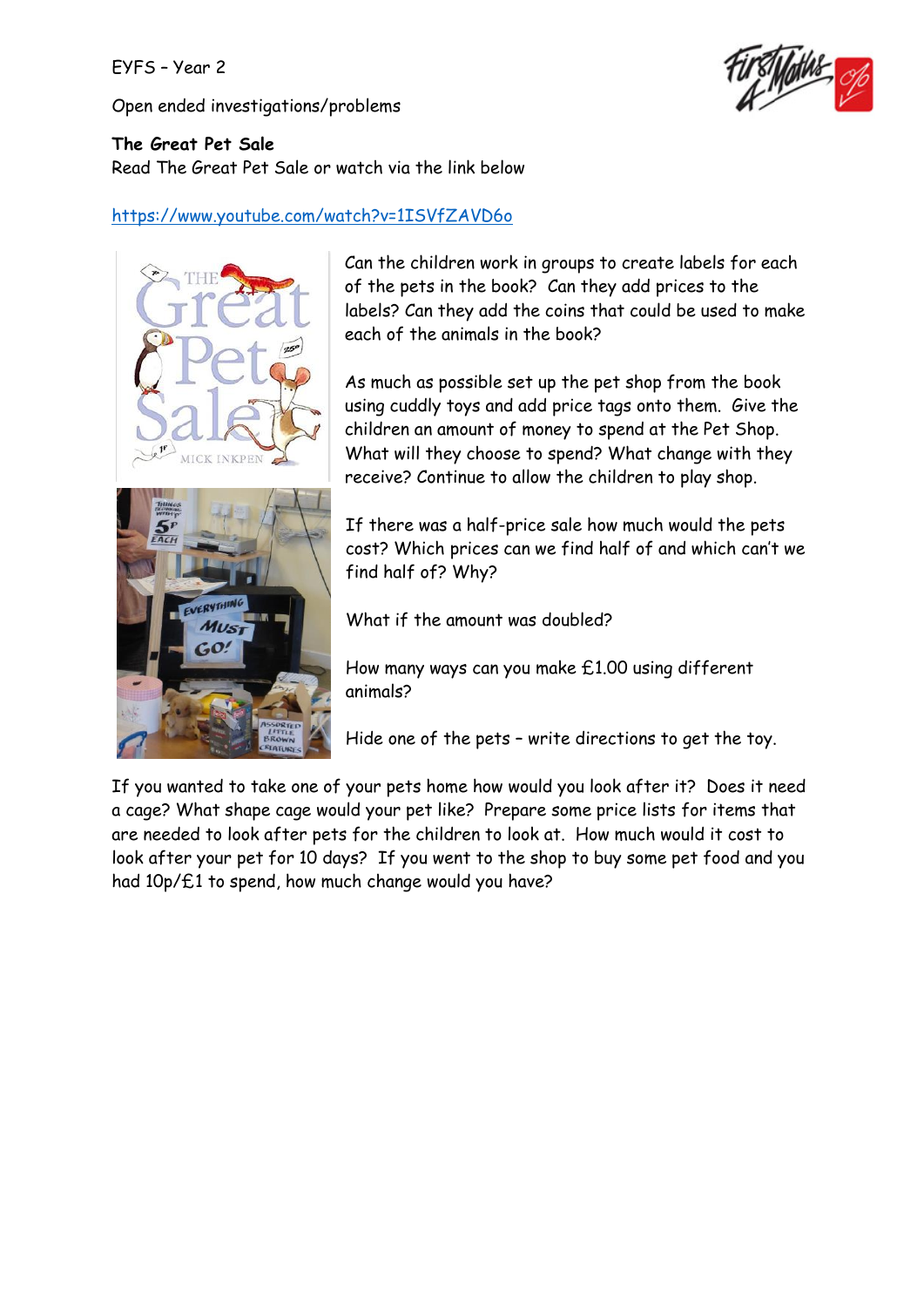#### EYFS – Year 2

Open ended investigations/problems



### **Potions Lab**

You need a selection of containers (bottles, jugs, cups, yoghurt pots etc). Some bottles should be clear and identical.



In an ideal world you could set up something like this for EYFS as shown on rockmyclassroom.com. The water has aqua beads in. This allows the children to count these to work out the capacity of the scoops and containers. They can also put the beads onto the numicon to just practise 1:1 correspondence and counting. You don't need to use water and beads, you could also use pompoms or even multilink to investigate capacity without water. You could also use water and allow them to use direct comparison by pouring into identical jugs. Also ensure understanding of volume vocabulary full, half-full and empty.

Y1 could estimate how many cups of water/rice would fit into a larger container. You could write down their estimates and then they could check. They could then use a different sized cup or yoghurt pot and repeat the process. Why is the number different? If we want to see which of these containers has the bigger capacity what could we do? Elicit the idea that we need to use the same unit for both containers. They could attach a thin strip of paper and mark the level as they add each cup. This would help them to keep count. Why are the gaps a different distance apart on the 2 containers? Do the containers hold the same amount when they are full? Could you put the containers in order?

Show Y2 children a 1 litre jug, bottle or measuring cylinder. Give them a set of containers that they could sort by capacity into greater than 1 litre/1litre exactly/less than 1 litre. They could then use the original 1 litre object to check if they were correct. Ask them to move onto using the original container to measure and record how many ml each container holds then put them into order.

You could give children a range of coloured liquids using water and food colouring and a recipe for a magic potion. You could give each colour a potion name, e.g. green = slime juice

#### e.g.

EYFS - 1 cup of blue, 2 cups of red and 3 cups of green

Year 1 -  $\frac{1}{2}$  cup of blue,  $\frac{1}{4}$  cup of red and  $\frac{1}{4}$  cup of green, can they see that this is 1 cup? How else could they fill their cup?

Year 2 – 20ml of blue, 50ml of red and 30ml of green, what is the total of the liquid? How else could you fill a 100ml cup with potion? What different combinations can you find? Can you work systematically to find different ways of filling your cup?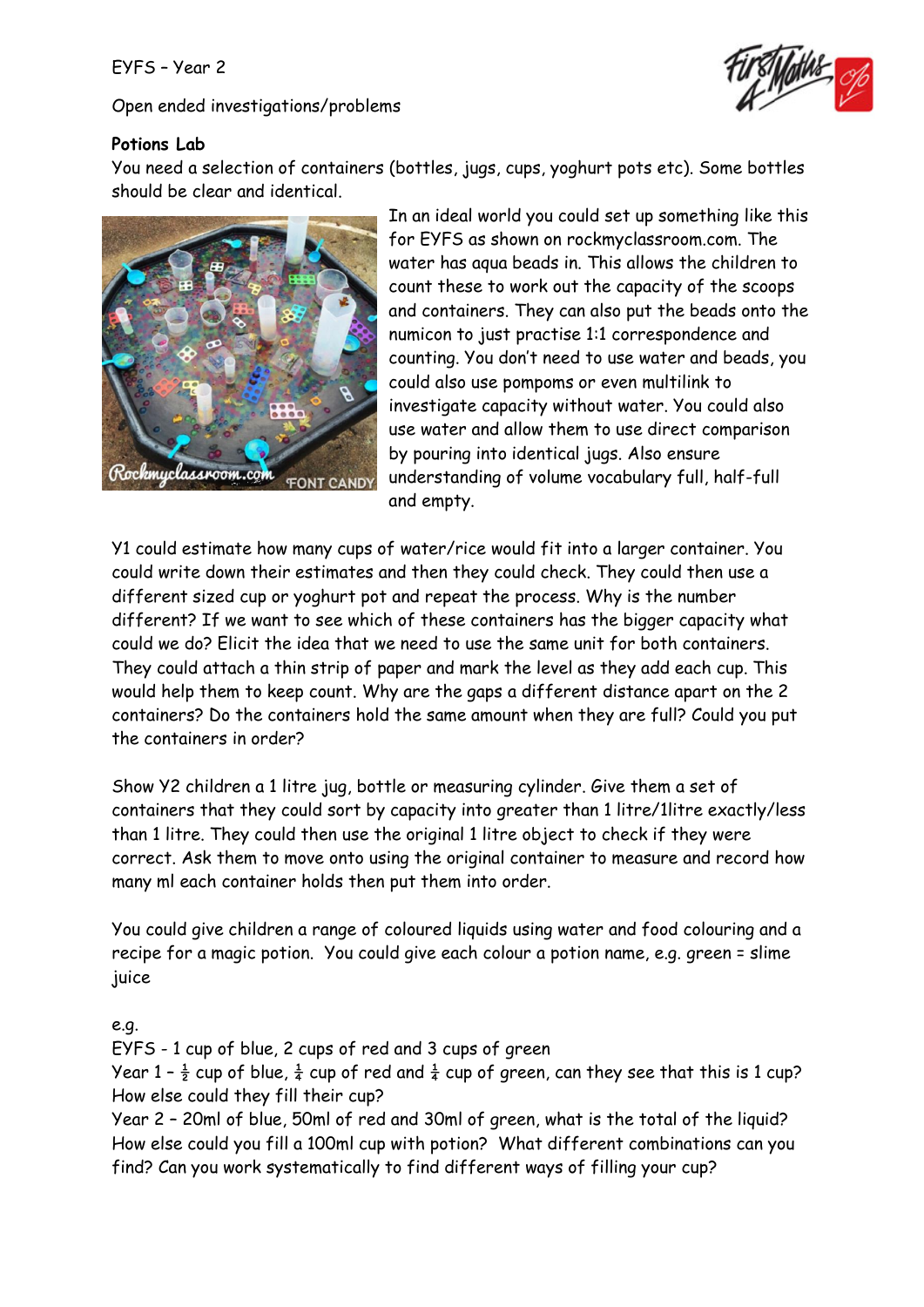Open ended investigations/problems



# **What a day!**

Make a poster that has 10 activities for children to do (e.g. go-karting, painting, swimming) including a café they can eat at. Next to each activity indicate how long it lasts (duration). To make it visually simple you could shade in clock faces like this.



You could also indicate a price next to each activity and for food items at the café.

EYFS could have each activity lasting for 1 hour and costing £1. They could have strips of card for each activity. Their main focus would be to put activities in order including 3 meals breakfast, lunch and dinner. They could find out the total cost of their day at the end by collecting the correct number of pound coins and counting them carefully using 1:1 correspondence.

Y1 could have activities that last for an hour or half an hour and cost £1, £2 or £5. They could start their activities at 10am and finish at 4pm and they have to make sure they stop for lunch. Show the children how to move on 1 hour on a clock. Show the children how to move on half an hour from an o'clock start time and a half-past start time. They should plan their perfect day. How will you record your activities including the start and end times? How will you check if they all fit? How long will lunch take (needs to be an hour or half an hour)? What time do you eat lunch? Once you are certain your timetable fits, calculate how much money you will need to ask for to pay for it all. Now work out what you will eat for lunch and add that to the total as well. How much money do you need altogether?

Y2 could have activities that last for any of the durations above or combinations of them-  $1\frac{1}{2}$  hours for example - here you will need to draw 2 clock faces next to the activity. Their day could also be longer e.g. 9am – 5pm. They would then plan their day in a similar way to Y1, keeping track of the durations using an analogue clock and making jottings. The prices for their activities could be differentiated and they would also have to calculate the cost for their day at the end. As an extension you could limit the amount of money they have and make them plan a day that they can afford where they are always doing something.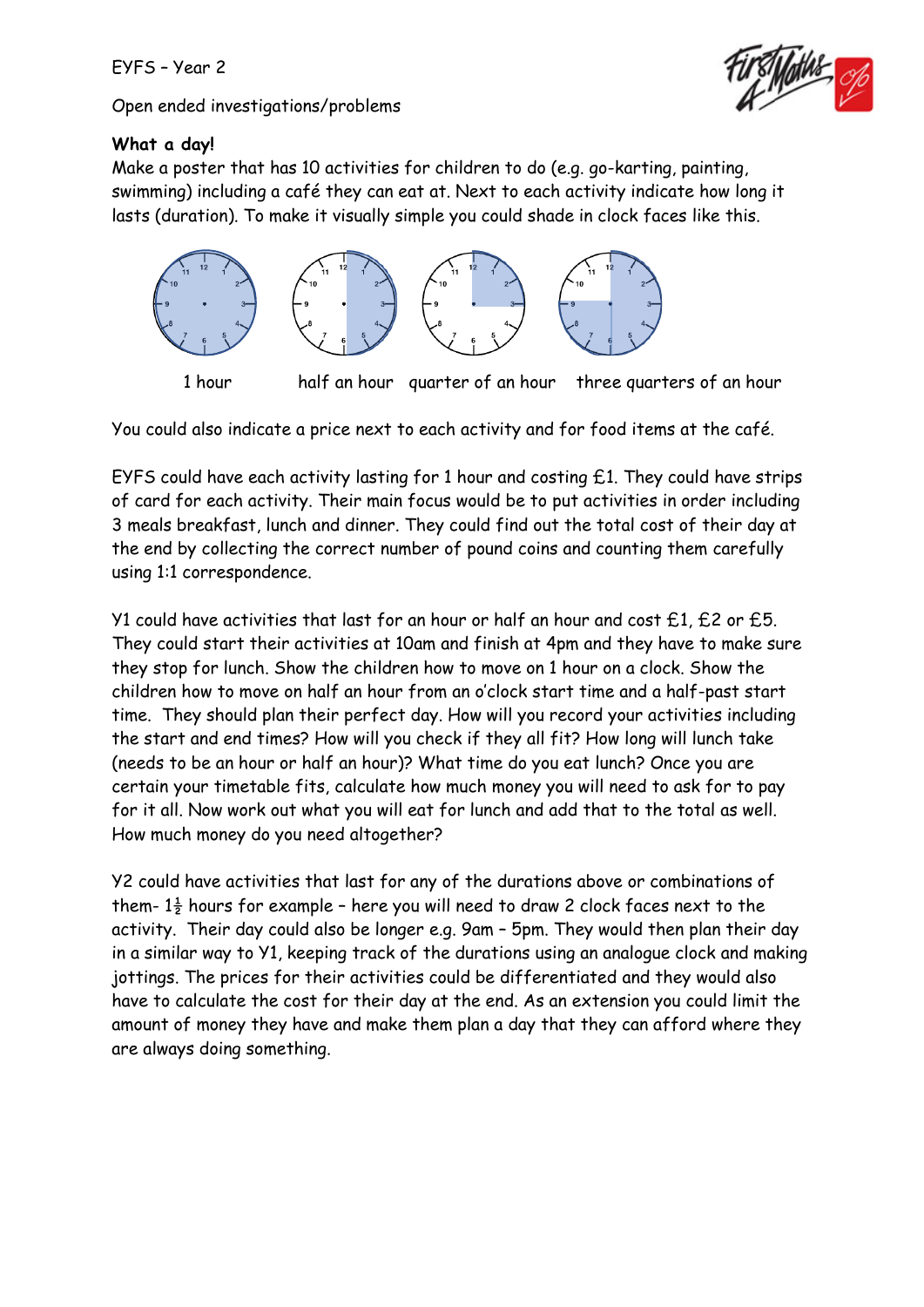Open ended investigations/problems



# **Fishing**

On card draw and cut out some spotty fish. Create a magnetic fishing game for the EYFS children to play by attaching paperclips to the fish and dangling some magnets on string. They need to catch as many fish as they can. They should then draw their fish and count how many spots they have in total. The children in all year groups can play this game as an introduction to the following activities.

Y1 to solve related problems. All the fish in the 'tank' have either 5 spots or 2 spots. How could you catch 10 spots?

If an EYFS child counts 26 spots, which fish might she have caught? Give children 26 counters and pictures of fish. Can they put their counters onto the fish in groups of 2 and 5 until they find a solution? Repeat the activity with different numbers e.g. 17, 39

Y2 could have a go at a similar activity to Y1 with fish having 2 spots, 5 spots and 10 spots. Can they apply times tables facts and use multiples to speed up the process rather than using counters practically? They could do work out which amounts they could make with 2 fish, 3 fish. Which amounts between 1 and 20 can we make? Can children predict which amounts we will be able to make and those that will be impossible to make. E.g. do you think we will be able to make 26, 39, 54. Extend the activity to different contexts e.g. I have some triangles and pentagons in a bag. I can feel 14 sides what shapes have I got? I have 2p, and 5p coins in a bag. I have 18p. Which coins do I have?